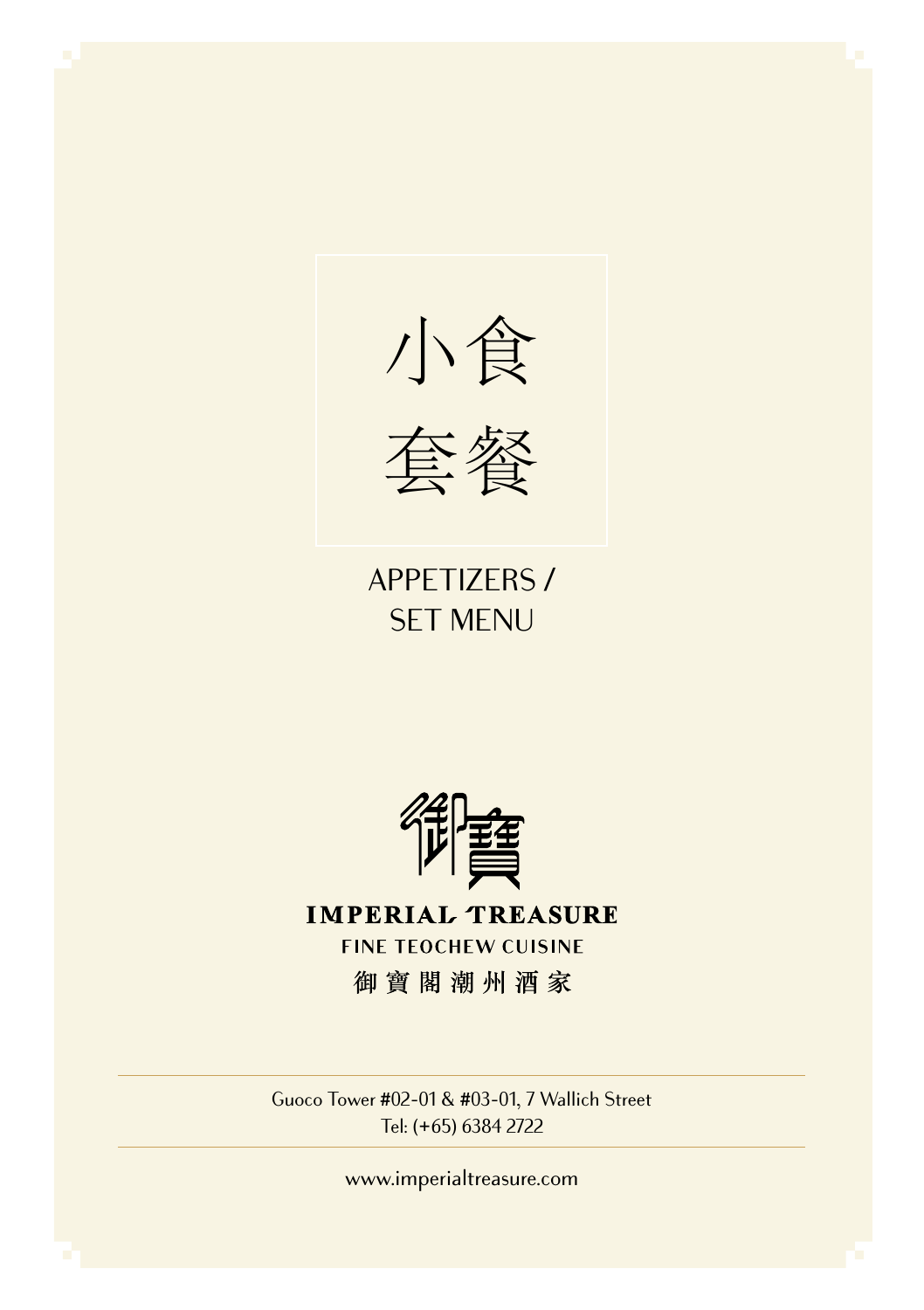精美小食 APPETIZERS

午 市 供 应 Only available during Lunch hour

| $\mathbf{1}$   | 花生焖猪脚<br>Stewed Pig's Shank with Peanut                                      | \$16.00    |
|----------------|------------------------------------------------------------------------------|------------|
| 2              | 虾酱炸鸡中翼<br>Crispy Chicken Wing with Shrimp Paste                              | \$16.00    |
| 3              | 酥炸盐水豆腐<br>Deep-fried Crispy Salted Beancurd                                  | \$10.00    |
| $\overline{4}$ | 皮蛋酸姜<br>Century Egg with Pickled Ginger                                      | \$<br>9.00 |
| 5              | 椒盐九肚鱼<br>Deep-fried Bombay Duck Fish with Pepper & Salt                      | \$16.00    |
| 6              | 椒盐白饭鱼<br>Deep-fried Silver Fish with Pepper & Salt                           | \$14.00    |
| 7              | 椒盐鱿鱼须<br>Deep-fried Squid with Pepper & Salt                                 | \$16.00    |
| 8              | 煎酿四宝煲<br>Braised 4 Varieties of Vegetables Stuffed with Shrimp Paste         | \$16.00    |
| 9              | 蚝油炒三菇<br>Sautéed Assorted Mushrooms with Oyster Sauce                        | \$16.00    |
| 10             | 湛江海蜇花<br>Marinated Jelly Fish Head                                           | \$20.00    |
| 11             | 潮式椒酱肉粒<br>Sautéed Beancurd Diced Pork & Preserved Radish<br>with Spicy Sauce | \$16.00    |
| 12             | 黃金凉瓜条<br>Deep-fried Bitter Gourd with Salted Egg Yolk                        | \$14.00    |
| 13             | 椒盐茄子<br>Deep-fried Eggplant with Pepper & Salt                               | \$16.00    |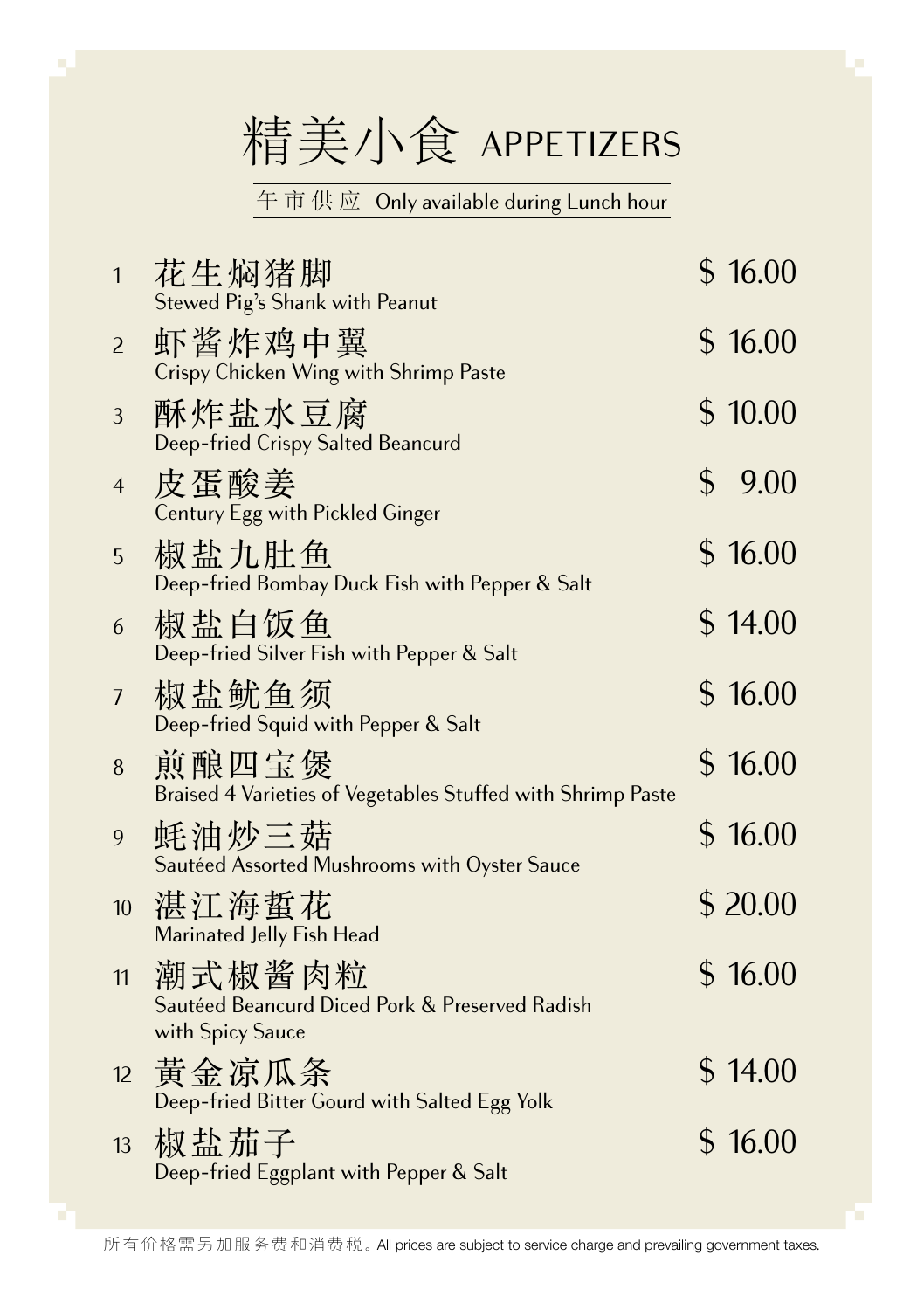

# \$ **118**++ 每位/Per Person

#### 双式拼盘

(干炸虾枣, 猪脚冻) Twin Combination Platter (Deep-fried Minced Prawn Ball, Chilled Pig's Trotters)

十头汤鲍螺头炖鸡汤 Double-boiled Chicken Soup with 10 Head Fresh Abalone & Sea Whelk

> 卤水拼盘 (两拼) Marinated Combination (Two Kinds)

大芥菜肉碎焖鱼鳔 Braised Fish Maw with Mustard Green & Minced Pork

家乡玉兰炒河粉

Wok-fried 'Hor fun' with Diced Kailan & Preserved Radish

福果芋泥 Mashed Taro with Gingko

所有价格需另加服务费和消费税。All prices are subject to service charge and prevailing government taxes.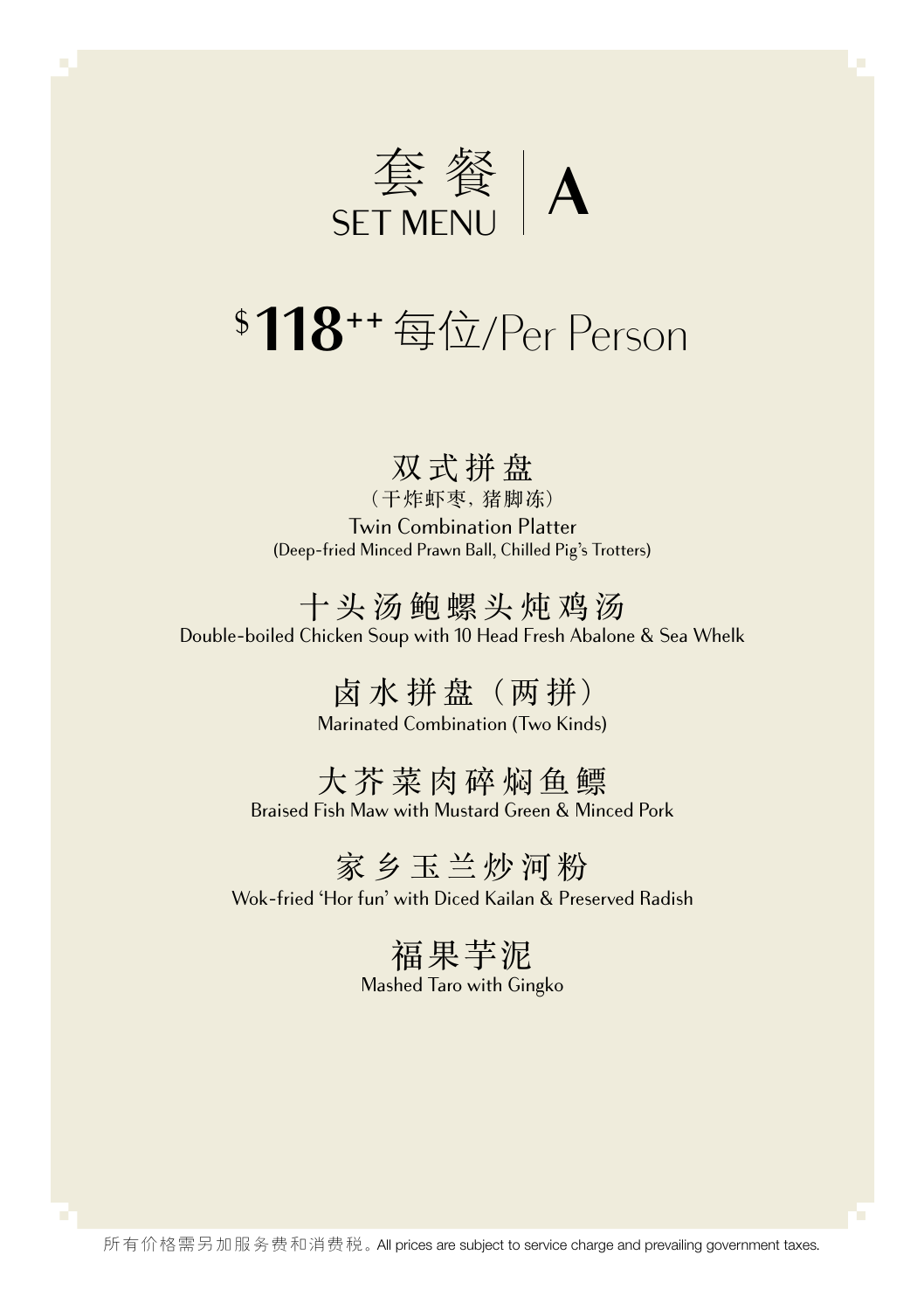

## \$ **138**++ 每位/Per Person

#### 双式拼盘

(干炸蟹枣, 黄金石榴果) Twin Combination Platter (Deep-fried Minced Crab Meat Ball,

Deep-fried Beancurd & Diced Chicken Wrapped with Egg Skin)

#### 咸菜胡椒炖猪肚汤 Double-boiled Pig's Stomach Soup with Salted Vegetables & Peppercorn

## 红烧家乡酿原条海参

Braised Whole Sea Cucumber Stuffed with Minced Pork

#### 潮式煮鲳鱼球

Stewed Promfret Fish Fillet in Teochew Style

#### 方鱼焗生中虾 Baked Live Prawn with Dried Fish in Gravy

#### 白松露菌油灵芝菇焖面卜 Braised Thick Noodles with Honshimeii Mushroom & Italian Truffle Oil

## 马蹄绿豆爽

'Tao Suan' Soup Green Bean & Chestnut

所有价格需另加服务费和消费税。All prices are subject to service charge and prevailing government taxes.